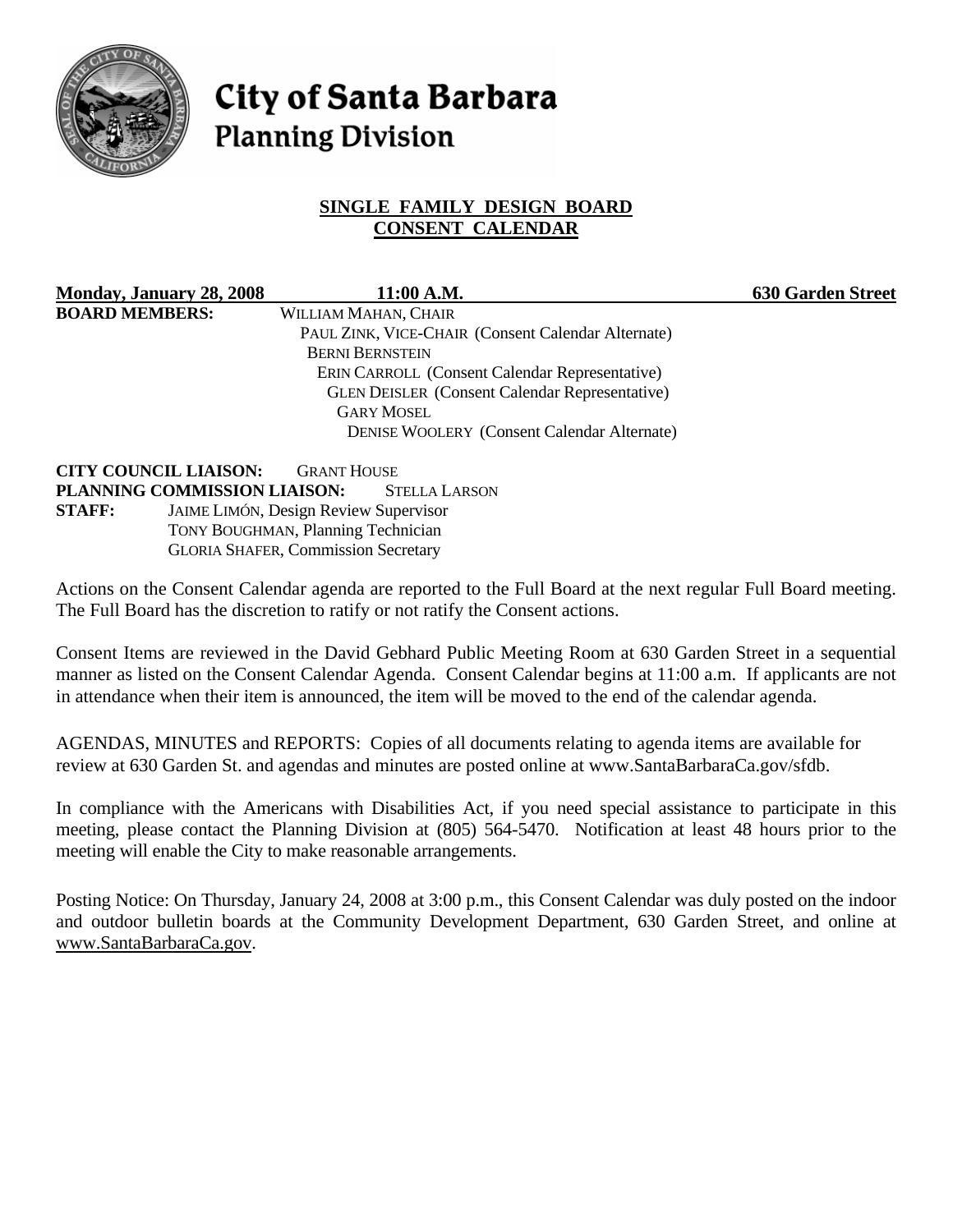# **FINAL REVIEW**

## **A. 1121 QUINIENTOS ST R-2 Zone**

 Assessor's Parcel Number: 017-141-012 Application Number: MST2006-00277 Owner: Robles 2000 Revocable Trust Owner: Ben Robles Architect: Brian Nelson

(Proposal to construct a 3,458 square foot two-story residence and an attached 500 square foot two-car garage on a 11,275 square foot lot. The proposal includes demolition of the existing 951 square foot single-family residence, detached 551 square foot two-car garage, and existing 117 square foot accessory structure. The proposed total square footage of 3,458 is 88% of the maximum guideline FAR.)

# **NEW ITEM**

## **B. 1312 DOVER RD E-1 Zone**

 Assessor's Parcel Number: 019-202-001 Application Number: MST2008-00014 Owner: Patricia Eder-Friedel Architect: Kelly Kish

(Proposal for a 285 square foot enclosure of a ground level deck and a 129 square foot enclosure of a second-story deck for an existing 2,703 square foot two-story single-family residence on a 16,771 square foot lot in the Hillside Design District. The total proposed square footage on the site, including the existing 272 square foot accessory building, is 71% of the maximum guideline FAR.)

# **(PUBLIC HEARING. ACTION MAY BE TAKEN IF SUFFICIENT INFORMATION IS PROVIDED.)**

# **NEW ITEM**

#### **C. 55 SANTA TERESITA WAY**

 Assessor's Parcel Number: 055-030-066 Application Number: MST2008-00021 Owner: Fredrick C. and Patricia E. Glenwinkel Architect: Rex Ruskauff

(Proposal for a 381 square foot second-story addition for an existing 2,168 square foot two-story singlefamily house, including attached 476 square foot two-car garage. The project is located on a 4.5 acre lot in the Hillside Design District. The proposed total of 2,549 square feet is 37% of the maximum guideline FAR.)

# **(PUBLIC HEARING. ACTION MAY BE TAKEN IF SUFFICIENT INFORMATION IS PROVIDED.)**